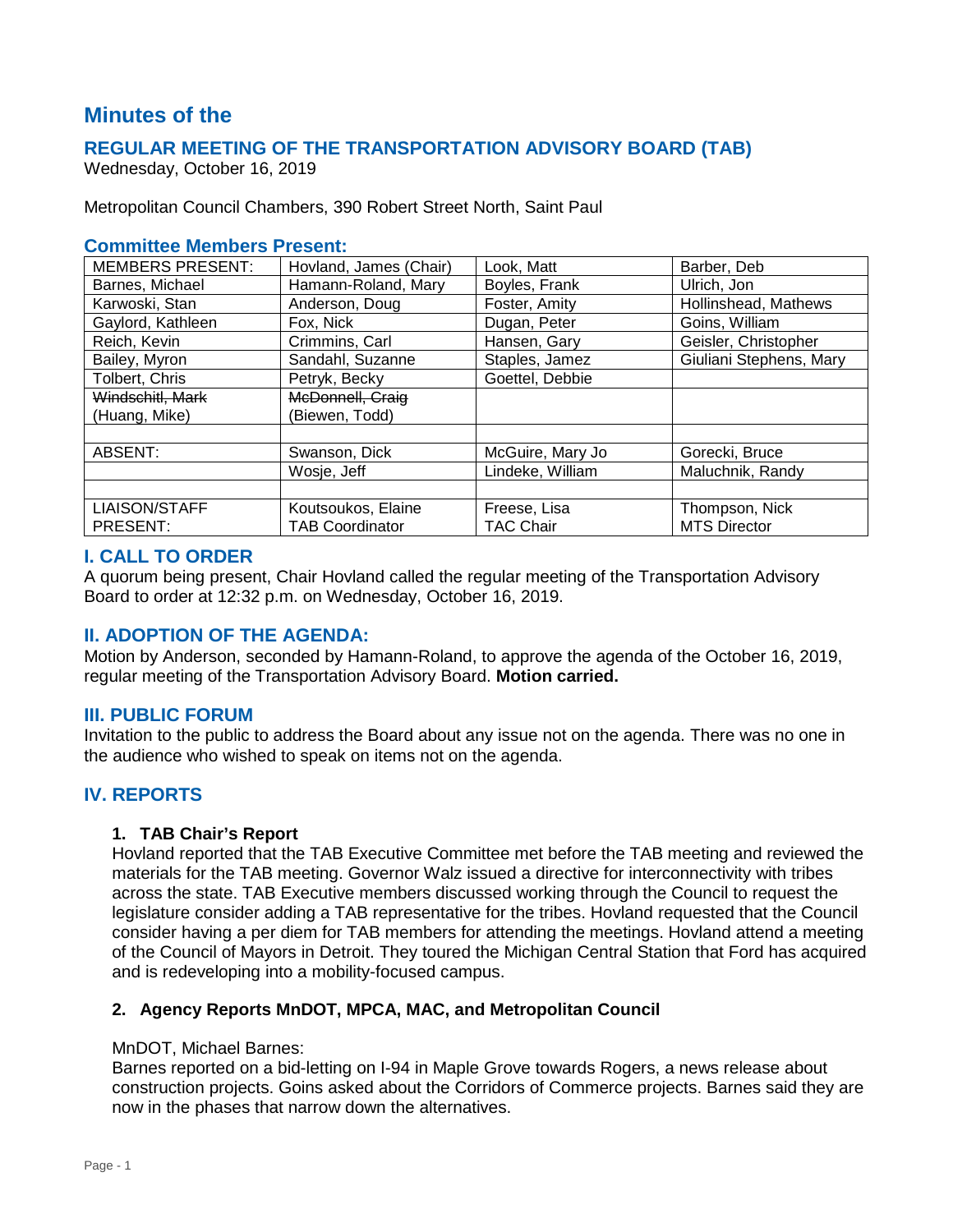MPCA, Todd Biewen:

Biewen reported on the Cleaner Cars Standard initiative from Governor Walz. Hovland mentioned the groups Climate Mayors and C40. Biewen added that Phase II of the Volkswagen Settlement will soon be started.

MAC, Bridget Rief:

Rief reported that security checkpoints have been shifted back now and there are increased passenger numbers being seen. Rief added that the center food court reopens on Friday.

Metropolitan Council, Deb Barber:

Barber reported on Network Next, including upcoming pop-ups to get community feedback. Barber also reported on public outreach for possible relocation of Northtown Transit Center. Foster commented on the Mall of America transit center.

## **V. APPROVAL OF MINUTES**

**1. Approval of Minutes from September 18, 2019** Motion by Hamann-Roland, seconded by Ulrich, to approve the minutes of the September 18, 2019, regular meeting of the Transportation Advisory Board. **Motion carried.**

## **VI. ACTION ITEMS**

#### Non-Consent

**1. 2019-49** Streamlined TIP Amendment: ATMS, Hennepin County

TAC Executive Chair Lisa Freese presented this item.

There were no questions or comments from TAB members.

It was moved by Goettel, seconded by Reich, that:

The Transportation Advisory Board adopt an amendment into the 2019-2022 and 2020-2023 TIPs to change the termini of Hennepin County's traffic management system project (SP# 027-030-047). **Motion carried.**

**2. 2019-50** Streamlined TIP Amendment: Hennepin Avenue Reconstruction, Minneapolis

TAC Executive Chair Lisa Freese presented this item.

Reich commented on how well the agencies worked together in partnership for this amendment. Foster said that enhanced design should include lower shelter ceilings for more effective heat lamps and movable seating.

It was moved by Reich, seconded by Staples, that:

The Transportation Advisory Board adopt an amendment into the 2019-2022 and 2020-2023 TIPs to add enhanced bus stops to Minneapolis's Hennepin Avenue reconstruction project. (SP# 141- 313-016). **Motion carried.**

**3. 2019-51** Streamlined TIP Amendment: Como Avenue Pedestrian and Bicycle Trail, St. Paul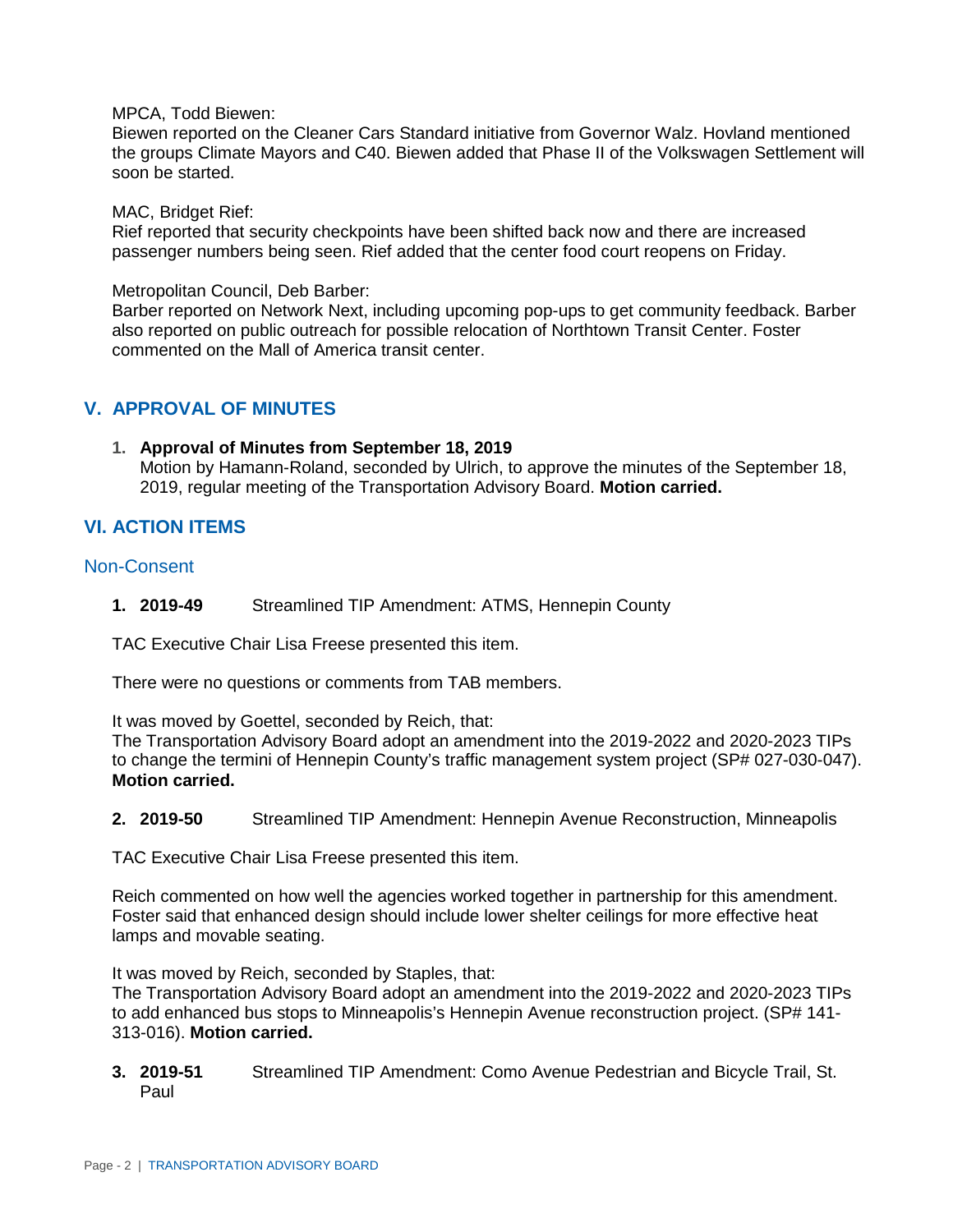TAC Executive Chair Lisa Freese presented this item.

There were no questions or comments from TAB members.

It was moved by Tolbert, seconded by Bailey, that:

The Transportation Advisory Board adopt an amendment into the 2019-2022 and 2020-2023 TIPs to add roadway mill and overlay work to the adjacent roadway alongside St. Paul's Como Avenue bikeway project (SP# 164-020-142). **Motion carried.**

**4. 2019-52** Streamlined TIP Amendment: Lake Marion Greenway, Burnsville

TAC Executive Chair Lisa Freese presented this item.

There were no questions or comments from TAB members.

It was moved by Hamann-Roland, seconded by Gaylord, that: The Transportation Advisory Board adopt an amendment into the 2019-2022 and 2020-2023 TIPs to add a sidewalk parallel to Burnsville's Lake Marion Greenway project (SP# 179-090-005). **Motion carried.**

# **VII. INFORMATION**

#### **1. Accessibility and Behavior Impacts of Bus-Highway System Interactions**

University of Minnesota Center for Transportation Studies Researcher Kristin Carlson and Research Fellow & Director Andrew Owen presented this item.

Foster asked about wait times. Hamann-Roland asked how this compares to Transit-Oriented Development that is walk-up. Owen answered that development that is close enough to a transit system does not require using a car and that is the biggest difference. Goins commented that the TAB may want to incorporate this data into future decisions. Karwoski asked for the definition of managed lanes. Owen answered in this study it was MnPASS lanes. Karwoski said a takeaway is that offering transit choices is valuable, and he asked about using the data for future development growth. Owen said some states use accessibility as part of their priority process for investments. Huang asked about mixed-modes such as scooters, bicycles, etc. Carlson added that mode connections of other types is something to be analyzed next. Goins asked if this was done in conjunction with Greater MSP. Owen said yes it is. Carlson said this will be presented at the CTS conference in November. Hollinshead asked about the East and West metro. Owen said the limits are based on travel times. Boyles asked about the definition of density for park-and-ride zones. Owen said it is a density of facilities and a density of service.

## **2. Regional Solicitation: Bridge Analysis**

Metropolitan Transportation Services Senior Planner Joe Barbeau presented this item.

Goettel shared her concern because there are aging and structurally deficient bridges. Barber said the work group decided not to have a minimum or maximum in order to allow for flexibility but to keep bridges as a priority. Reich concurred with Barber that the Executive Committee discussed that as the direction moving forward. Hovland added that it gives more flexibility. Look expressed concern for bridges that would not score well and then may not get fixed, he said there should be ownership from the counties and cities as well to have a continuity plan if there is no funding. Barbeau broke down the scoring. Hovland said maybe condition should be garnering more points,